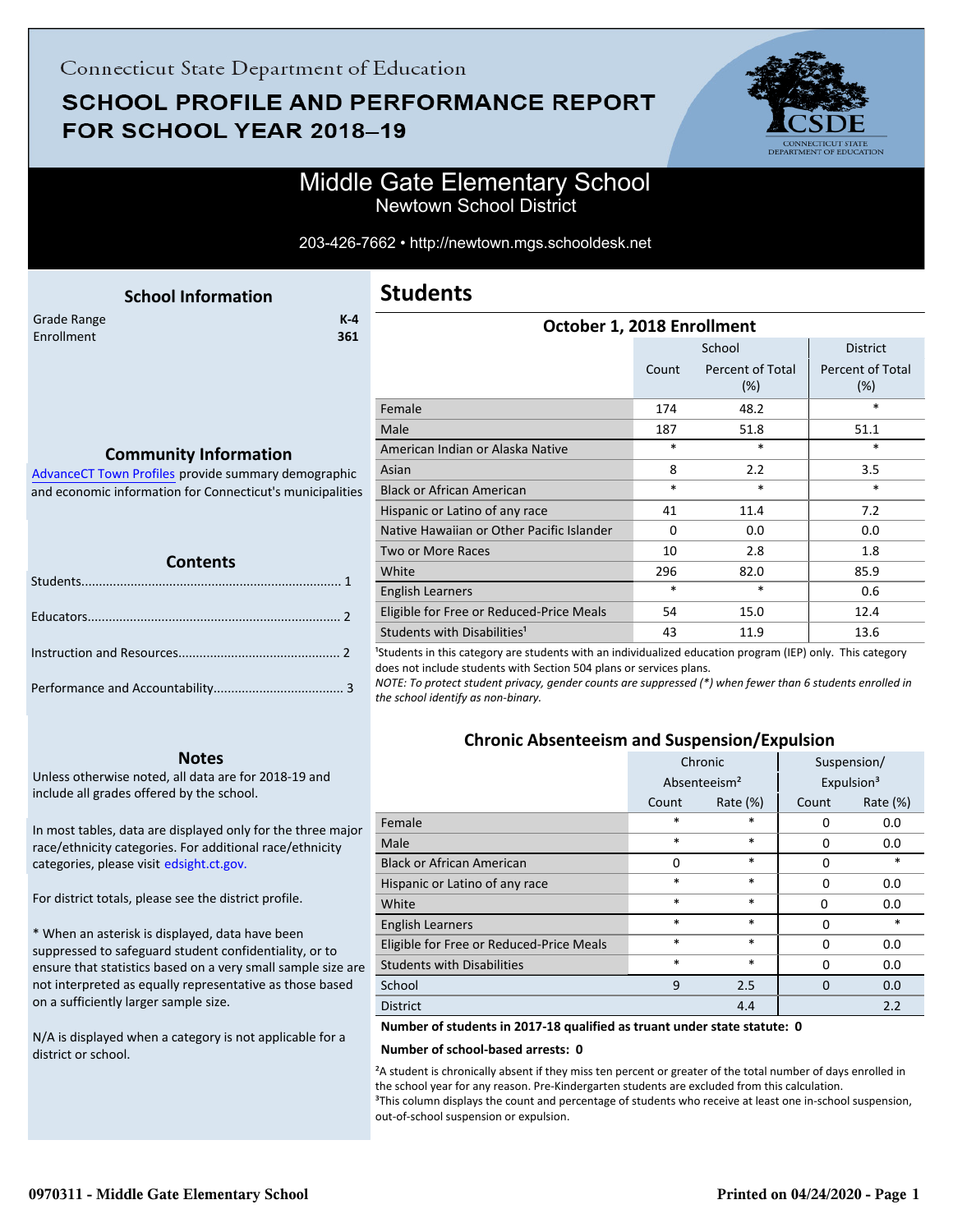# School Profile and Performance Report for School Year 2018-19 Middle Gate Elementary School Newtown School District

### **Educators**

| Full-Time Equivalent (FTE) <sup>1</sup> Staff |  |
|-----------------------------------------------|--|
|-----------------------------------------------|--|

|                                                           | <b>FTE</b> |
|-----------------------------------------------------------|------------|
| <b>General Education</b>                                  |            |
| <b>Teachers and Instructors</b>                           | 26.4       |
| Paraprofessional Instructional Assistants                 | 8.1        |
| <b>Special Education</b>                                  |            |
| Teachers and Instructors                                  | 2.0        |
| Paraprofessional Instructional Assistants                 | 7.7        |
| <b>Administrators, Coordinators and Department Chairs</b> |            |
| School Level                                              | 2.3        |
| Library/Media                                             |            |
| Specialists (Certified)                                   | 1.0        |
| Support Staff                                             | 0.6        |
| Instructional Specialists Who Support Teachers            | 4.5        |
| Counselors, Social Workers and School Psychologists       | 2.0        |
| <b>School Nurses</b>                                      | 1.1        |
| Other Staff Providing Non-Instructional Services/Support  | 16.0       |

| <b>Educators by Race/Ethnicity</b>           |       |                         |                         |  |  |
|----------------------------------------------|-------|-------------------------|-------------------------|--|--|
|                                              |       | School                  | <b>District</b>         |  |  |
|                                              | Count | Percent of Total<br>(%) | Percent of Total<br>(%) |  |  |
| American Indian or Alaska Native             | 0     | 0.0                     | 0.2                     |  |  |
| Asian                                        | 0     | 0.0                     | 0.9                     |  |  |
| <b>Black or African American</b>             | 0     | 0.0                     | 0.2                     |  |  |
| Hispanic or Latino of any race               | 1     | 2.3                     | 1.4                     |  |  |
| Native Hawaiian or Other Pacific<br>Islander | 0     | 0.0                     | 0.0                     |  |  |
| Two or More Races                            | O     | 0.0                     | 0.0                     |  |  |
| White                                        | 43    | 97.7                    | 97.2                    |  |  |

### **Classroom Teacher Attendance, 2017-18**

|                                                | School | <b>District</b> |
|------------------------------------------------|--------|-----------------|
| Average # of FTE Days Absent Due to Illness or | 7.1    | 9.3             |
| Personal Time                                  |        |                 |

<sup>1</sup>In the full-time equivalent count, staff members working part-time in the school are counted as a fraction of full-time. For example, a teacher who works half-time in a school contributes 0.50 to the school's staff count.

# **Instruction and Resources**

|                                       | <b>School Schedule</b> |                                  |          |  |
|---------------------------------------|------------------------|----------------------------------|----------|--|
| Days of Instruction                   | 182                    | <b>School Hours for Students</b> |          |  |
| <b>Hours of Instruction Per Year</b>  |                        | <b>Start Time</b>                | 09:05 AM |  |
| Grades 1-12 and Full-Day Kindergarten | 987                    | End Time                         | 03:37 PM |  |
| Half/Extended Day Kindergarten        | N/A                    |                                  |          |  |

### **Students with Disabilities Who Spend 79.1 to 100 Percent of Time with Nondisabled Peers³**

|                                | Count  | Rate $(\%)$ |
|--------------------------------|--------|-------------|
| Autism                         | $\ast$ | *           |
| <b>Emotional Disturbance</b>   | N/A    | N/A         |
| <b>Intellectual Disability</b> | O      | 0.0         |
| Learning Disability            | $\ast$ | $\ast$      |
| Other Health Impairment        | 6      | $\ast$      |
| <b>Other Disabilities</b>      | 0      | 0.O         |
| Speech/Language Impairment     | 14     | *           |
| School                         | 28     | 77.8        |
| District                       |        | 73.2        |

<sup>3</sup>This table includes students ages 6-21 with an IEP or services plan.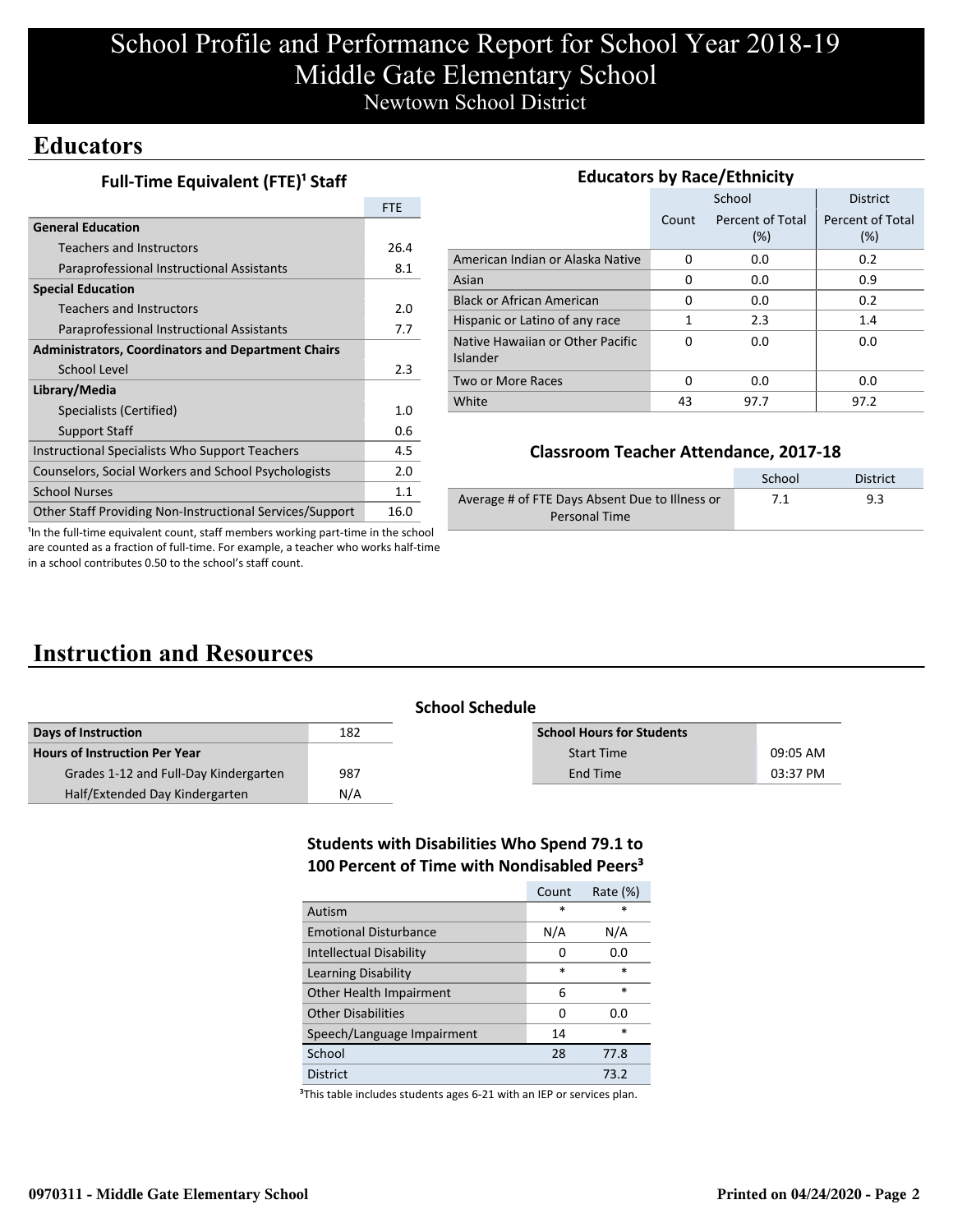## School Profile and Performance Report for School Year 2018-19 Middle Gate Elementary School Newtown School District

### **Performance and Accountability**

#### **School Performance Index (SPI)**

A School Performance Index (SPI) is the average performance of students in a subject area (i.e., ELA, Mathematics or Science) on the state summative assessments. The SPI ranges from 0-100. An SPI is reported for all students tested in a school and for students in each individual student group. Connecticut's ultimate target for an SPI is 75.

|                                              | <b>English Language Arts (ELA)</b> |            | <b>Math</b> |            | <b>Science</b> |            |
|----------------------------------------------|------------------------------------|------------|-------------|------------|----------------|------------|
|                                              | Count                              | <b>SPI</b> | Count       | <b>SPI</b> | Count          | <b>SPI</b> |
| American Indian or Alaska Native             | 0                                  | N/A        | 0           | N/A        | 0              | N/A        |
| Asian                                        | $*$                                | $\ast$     | $\ast$      | $\ast$     | $\Omega$       | N/A        |
| <b>Black or African American</b>             | $*$                                | $*$        | $\ast$      | $\ast$     | $\Omega$       | N/A        |
| Hispanic or Latino of any race               | 10                                 | $\ast$     | 10          | $\ast$     | $\Omega$       | N/A        |
| Native Hawaiian or Other Pacific Islander    | $\Omega$                           | N/A        | $\Omega$    | N/A        | 0              | N/A        |
| <b>Two or More Races</b>                     | 8                                  | $\ast$     | 8           | $\ast$     | 0              | N/A        |
| White                                        | 123                                | 78.5       | 123         | 76.2       | 0              | N/A        |
| English Learners                             | 7                                  | $\ast$     | 7           | $\ast$     | 0              | N/A        |
| Non-English Learners                         | 143                                | 80.3       | 143         | 77.6       | 0              | N/A        |
| Eligible for Free or Reduced-Price Meals     | 23                                 | 75.1       | 23          | 71.6       | 0              | N/A        |
| Not Eligible for Free or Reduced-Price Meals | 127                                | 80.2       | 127         | 77.8       | 0              | N/A        |
| <b>Students with Disabilities</b>            | 18                                 | $\ast$     | 18          | $\ast$     | 0              | N/A        |
| <b>Students without Disabilities</b>         | 132                                | 82.3       | 132         | 79.7       | 0              | N/A        |
| <b>High Needs</b>                            | 37                                 | 68.7       | 37          | 66.9       | $\Omega$       | N/A        |
| Non-High Needs                               | 113                                | 82.9       | 113         | 80.1       | 0              | N/A        |
| School                                       | 150                                | 79.4       | 150         | 76.9       | $\Omega$       | N/A        |

### **National Assessment of Educational Progress (NAEP): Percent At or Above Proficient<sup>1</sup>**

|                        | <b>NAEP 2019</b> | <b>NAEP 2013</b> |          |
|------------------------|------------------|------------------|----------|
| <b>READING</b>         | Grade 4          | Grade 8          | Grade 12 |
| Connecticut            | 40               | 41               | 50       |
| <b>National Public</b> | 34               | 32               | 36       |
| <b>MATH</b>            | Grade 4 Grade 8  |                  | Grade 12 |
| Connecticut            | 45               | 39               | 32       |
| <b>National Public</b> | 40               | 33               | 25       |

<sup>1</sup>NAEP is often called the "Nation's Report Card." It is sponsored by the U.S. Department of Education. This table compares Connecticut's performance to that of national public school students. Performance standards for state assessments and NAEP are set independently. Therefore, one should not expect performance results to be the same [across Smarter Balanced and NAEP. Instead, NAEP results are meant to](https://portal.ct.gov/-/media/SDE/Student-Assessment/NAEP/report-card_NAEP-2019.pdf?la=en) complement other state assessment data. To view performance on NAEP by student group, click here.

### **Physical Fitness Tests: Students Reaching Health Standard²**

|                      | Percent of Students by Grade <sup>3</sup> (%) |      |      |           | <b>All Tested Grades</b> |             |
|----------------------|-----------------------------------------------|------|------|-----------|--------------------------|-------------|
|                      | 4                                             | 6    | 8    | <b>HS</b> | Count                    | Rate $(\%)$ |
| Sit & Reach          | 94.9                                          | N/A  | N/A  | N/A       | 79                       | 94.9        |
| Curl Up              | 81.0                                          | N/A  | N/A  | N/A       | 79                       | 81.0        |
| Push Up              | 55.7                                          | N/A  | N/A  | N/A       | 79                       | 55.7        |
| Mile Run/PACER       | 84.8                                          | N/A  | N/A  | N/A       | 79                       | 84.8        |
| All Tests - School   | 50.6                                          | N/A  | N/A  | N/A       | 79                       | 50.6        |
| All Tests - District | 63.3                                          | 83.6 | 57.0 | 62.0      |                          | 66.5        |

²The Connecticut Physical Fitness Assessment (CPFA) is administered to students in Grades 4, 6, 8 and High School (HS). The health-related fitness scores gathered through the CPFA should be used to educate and motivate children and their families to increase physical activity and develop lifetime fitness habits.

<sup>3</sup>Only students assessed in all four areas are included in this calculation.